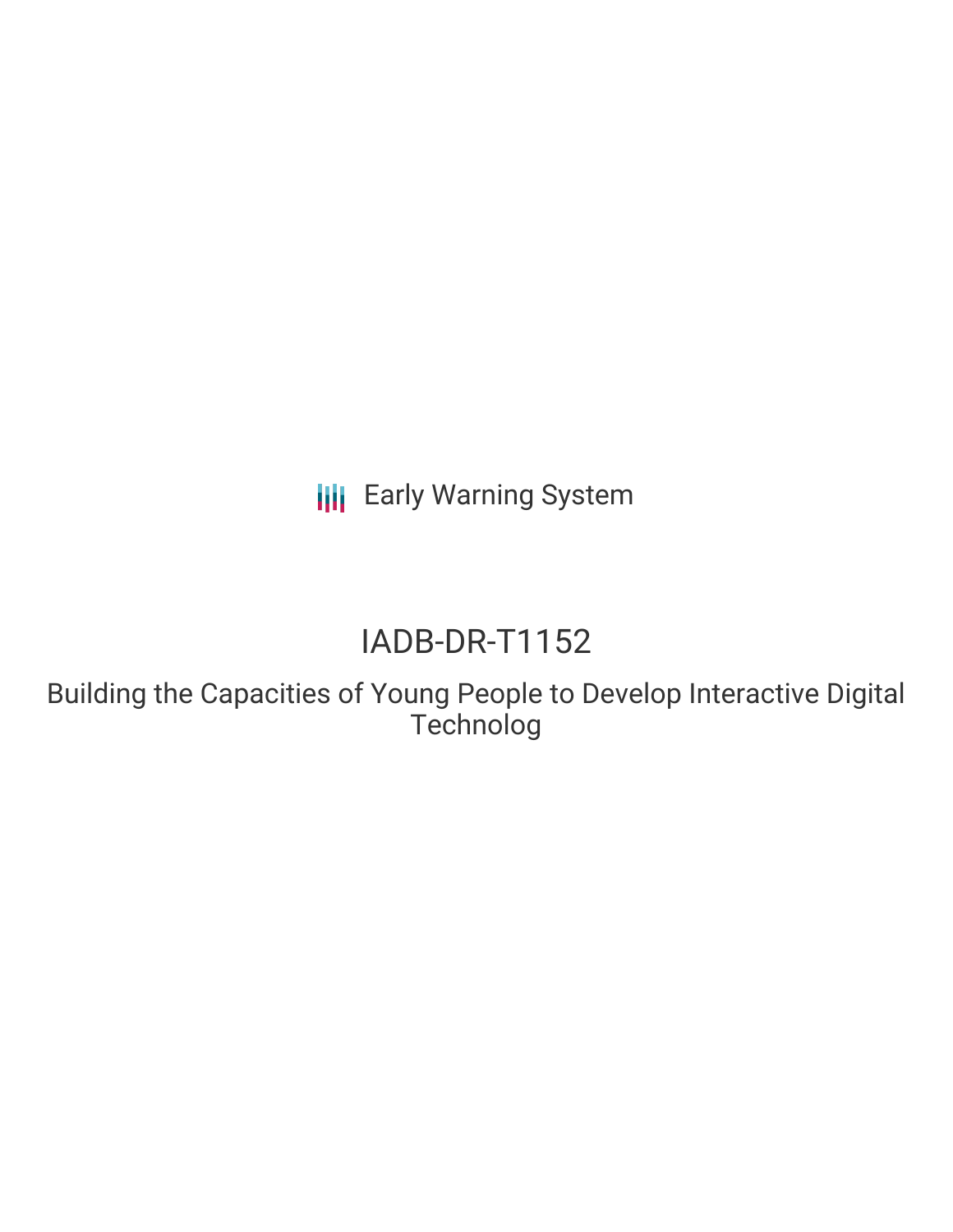

### **Quick Facts**

| <b>Countries</b>               | Dominican Republic                          |
|--------------------------------|---------------------------------------------|
| <b>Financial Institutions</b>  | Inter-American Development Bank (IADB)      |
| <b>Status</b>                  | Active                                      |
| <b>Bank Risk Rating</b>        | С                                           |
| <b>Voting Date</b>             | 2016-11-09                                  |
| <b>Sectors</b>                 | Education and Health, Technical Cooperation |
| <b>Investment Type(s)</b>      | Grant                                       |
| <b>Investment Amount (USD)</b> | \$0.96 million                              |
| <b>Project Cost (USD)</b>      | \$7.23 million                              |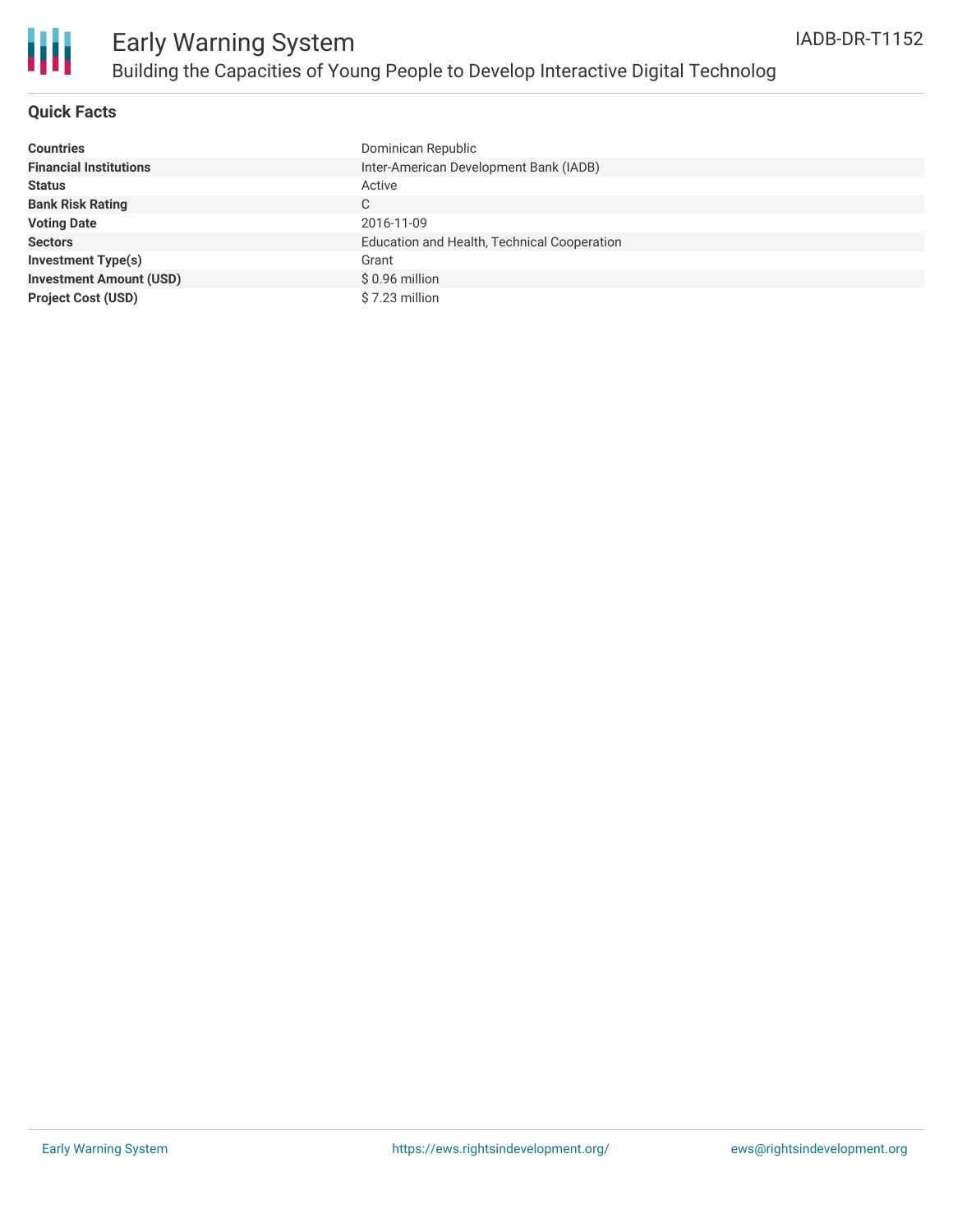

## Early Warning System Building the Capacities of Young People to Develop Interactive Digital Technolog

#### **Project Description**

The objective of this project is to develop a pilot program to train a first cohort of developers in digital content to satisfy the demand in virtual and augmented reality (VR/AR) of the Dominican health, tourism and sports sectors.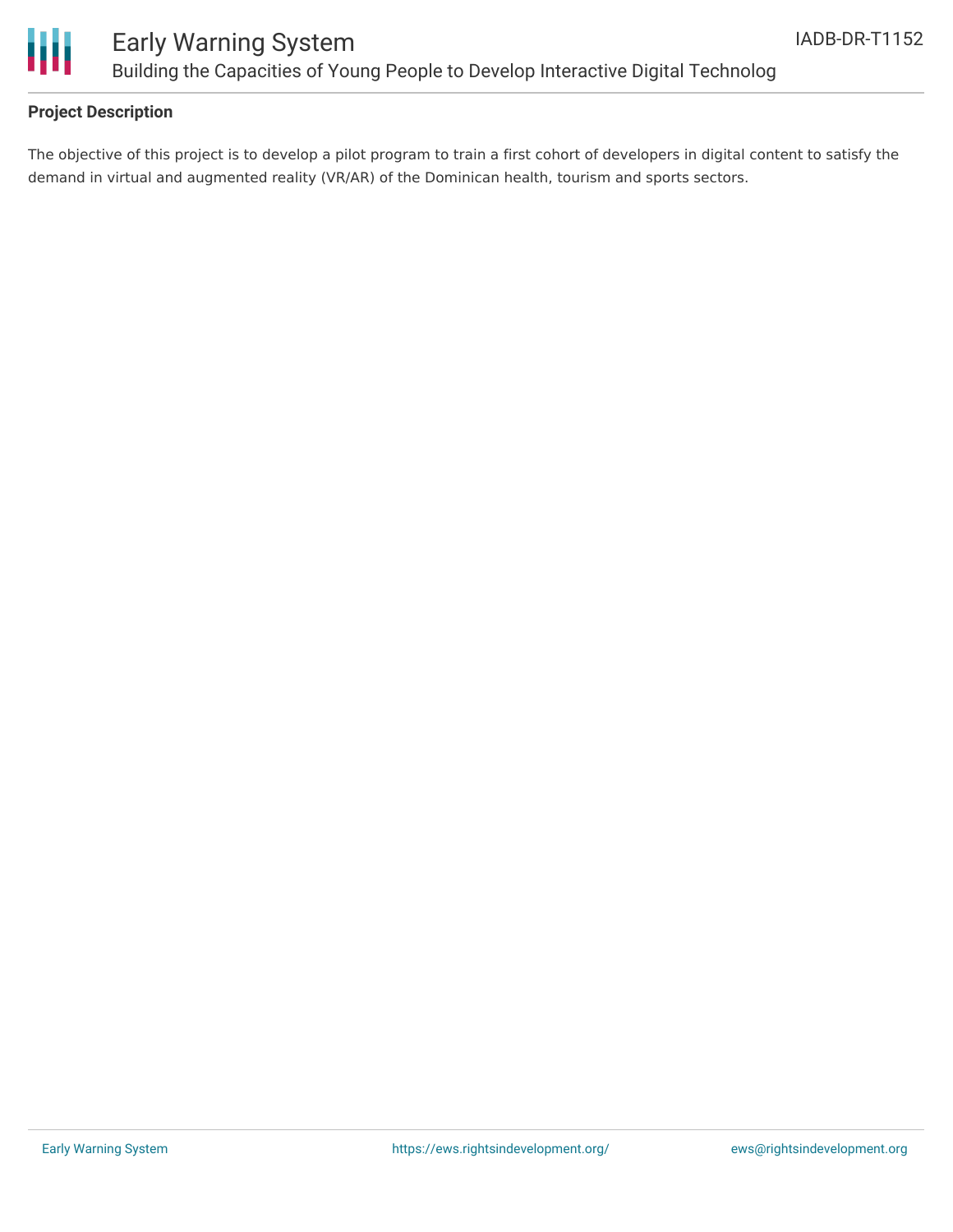

#### **Investment Description**

• Inter-American Development Bank (IADB)

The total cost of this non-reimbursable Technical Cooperation is USD 7,227,420. The IDB is financing up to USD 960,000 through their MIF-Small Enterprise Development Facility. The remaining USD 6,270,315 will come from country counterpart financing.